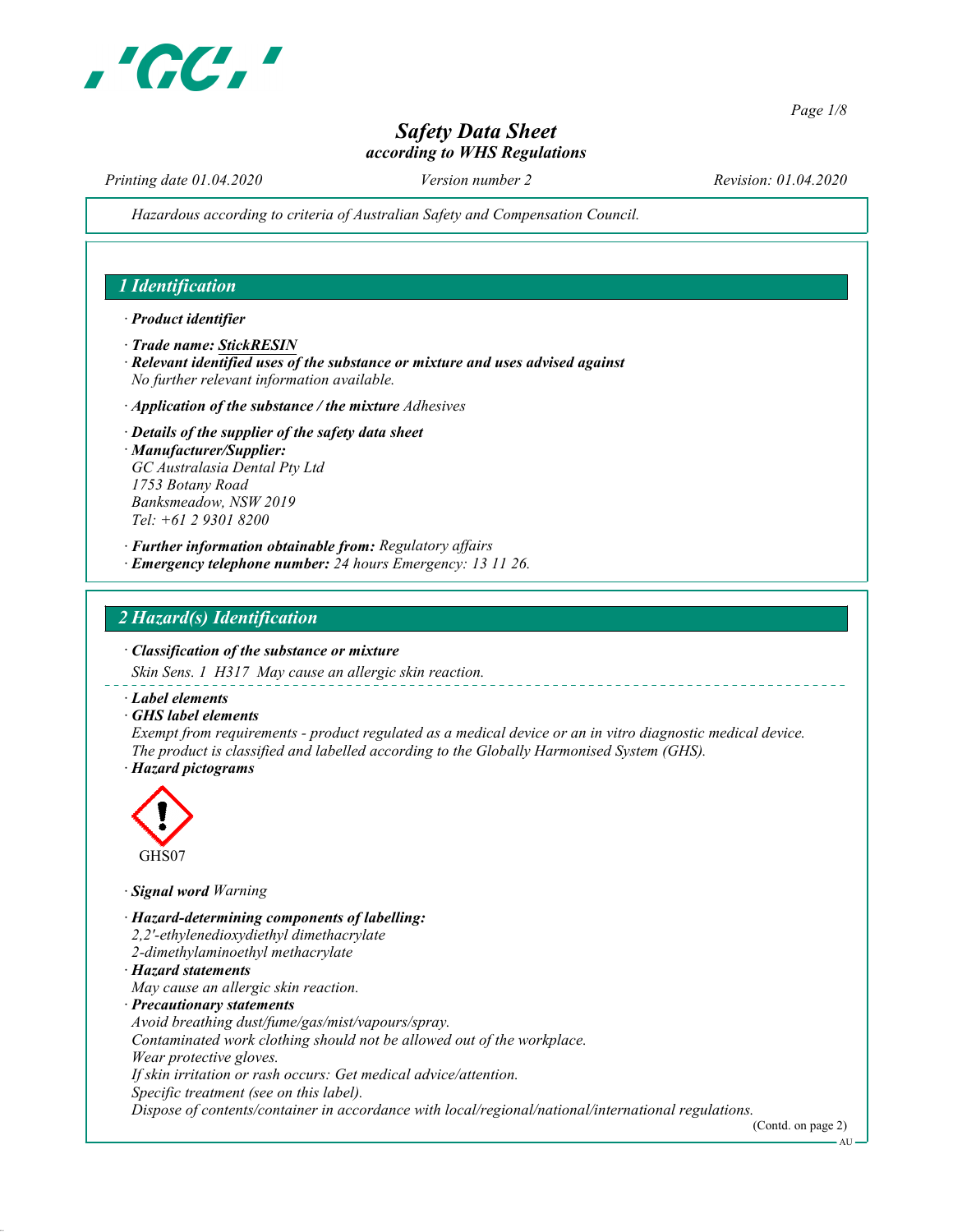Printing date 01.04.2020 Version number 2 Revision: 01.04.2020

(Contd. of page 1)

Trade name: StickRESIN

· Other hazards

· Results of PBT and vPvB assessment

· PBT: Not applicable.

· vPvB: Not applicable.

## 3 Composition and Information on Ingredients

· Chemical characterisation: Mixtures

· Description:

Only substances required to be mentioned according to Annex II of regulation 1907/2006 are listed. Information on the other substances that may be present can be obtained upon request.

| $\cdot$ Dangerous components:                                                                     |                                                                                                                                                 |             |  |  |
|---------------------------------------------------------------------------------------------------|-------------------------------------------------------------------------------------------------------------------------------------------------|-------------|--|--|
|                                                                                                   | 109-16-0 $\sqrt{2}$ , 2'-ethylenedioxydiethyl dimethacrylate                                                                                    | $25 - 50\%$ |  |  |
|                                                                                                   | Skin Sens. 1, H317                                                                                                                              |             |  |  |
|                                                                                                   | $2867-47-2$ 2-dimethylaminoethyl methacrylate                                                                                                   | $0.5 < 1\%$ |  |  |
|                                                                                                   | Acute Tox. 2, H330; Acute Tox. 4, H302; Acute Tox. 4, H312; Skin Irrit. 2, H315; Eye<br>Irrit. 2A, H319; Skin Sens. 1, H317; Flam. Liq. 4, H227 |             |  |  |
| $\cdot$ Additional information: For the wording of the listed hazard phrases refer to section 16. |                                                                                                                                                 |             |  |  |

# 4 First Aid Measures

- · Description of first aid measures
- · General information:

Immediately remove any clothing soiled by the product.

- If symptoms persist consult doctor.
- · After inhalation:

Supply fresh air. If required, provide artificial respiration. Keep patient warm. Consult doctor if symptoms persist. Take affected persons into fresh air and keep quiet.

· After skin contact:

Immediately wash with water and soap and rinse thoroughly.

Seek medical treatment.

If skin irritation continues, consult a doctor.

· After eye contact:

Rinse opened eye for several minutes under running water. If symptoms persist, consult a doctor.

- · After swallowing: Rinse out mouth and then drink plenty of water. If symptoms persist consult doctor.
- · Information for doctor:
- · Most important symptoms and effects, both acute and delayed Allergic reactions
- · Indication of any immediate medical attention and special treatment needed

No further relevant information available.

# 5 Fire Fighting Measures

- · Extinguishing media
- · Suitable extinguishing agents:
- CO2, powder or water spray. Fight larger fires with water spray or alcohol resistant foam. Use fire extinguishing methods suitable to surrounding conditions.
- · For safety reasons unsuitable extinguishing agents: Water with full jet

(Contd. on page 3)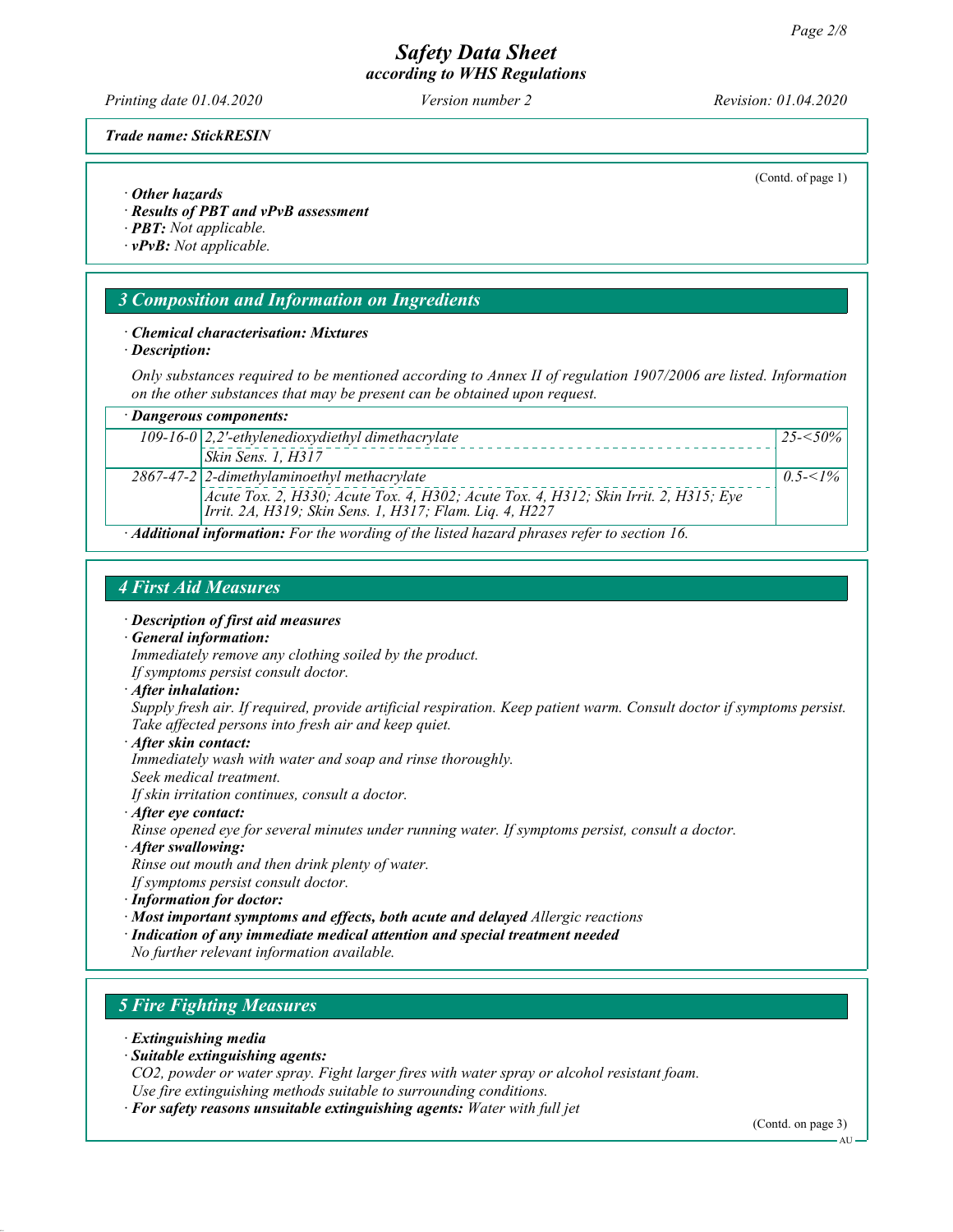Printing date 01.04.2020 Version number 2 Revision: 01.04.2020

(Contd. of page 2)

Trade name: StickRESIN

· Special hazards arising from the substance or mixture

Formation of toxic gases is possible during heating or in case of fire. No further relevant information available.

· Advice for firefighters

· Protective equipment: Wear self-contained respiratory protective device.

· Additional information

Dispose of fire debris and contaminated fire fighting water in accordance with official regulations.

# 6 Accidental Release Measures

· Personal precautions, protective equipment and emergency procedures Remove persons from danger area. Avoid contact with the eyes and skin. Wear protective clothing. · Environmental precautions: Do not allow product to reach sewage system or any water course. Do not allow to penetrate the ground/soil. Do not allow to enter sewers/ surface or ground water. · Methods and material for containment and cleaning up: Allow to evaporate.

Absorb liquid components with liquid-binding material. Dispose of the material collected according to regulations.

· Reference to other sections

See Section 7 for information on safe handling. See Section 8 for information on personal protection equipment. See Section 13 for disposal information.

# 7 Handling and Storage

· Handling:

- · Precautions for safe handling Ensure good ventilation/exhaustion at the workplace. Prevent formation of aerosols. Avoid contact with the eyes and skin.
- · Information about fire and explosion protection: No special measures required.
- · Conditions for safe storage, including any incompatibilities
- · Storage:
- · Requirements to be met by storerooms and receptacles: Store only in unopened original receptacles.
- · Information about storage in one common storage facility: Store away from foodstuffs.
- · Further information about storage conditions: None.
- $\cdot$  **Specific end use(s)** No further relevant information available.

#### 8 Exposure controls and personal protection

· Additional information about design of technical facilities: No further data; see item 7.

· Control parameters

· Ingredients with limit values that require monitoring at the workplace:

The product does not contain any relevant quantities of materials with critical values that have to be monitored at the workplace.

(Contd. on page 4)

 $\cdot$  AU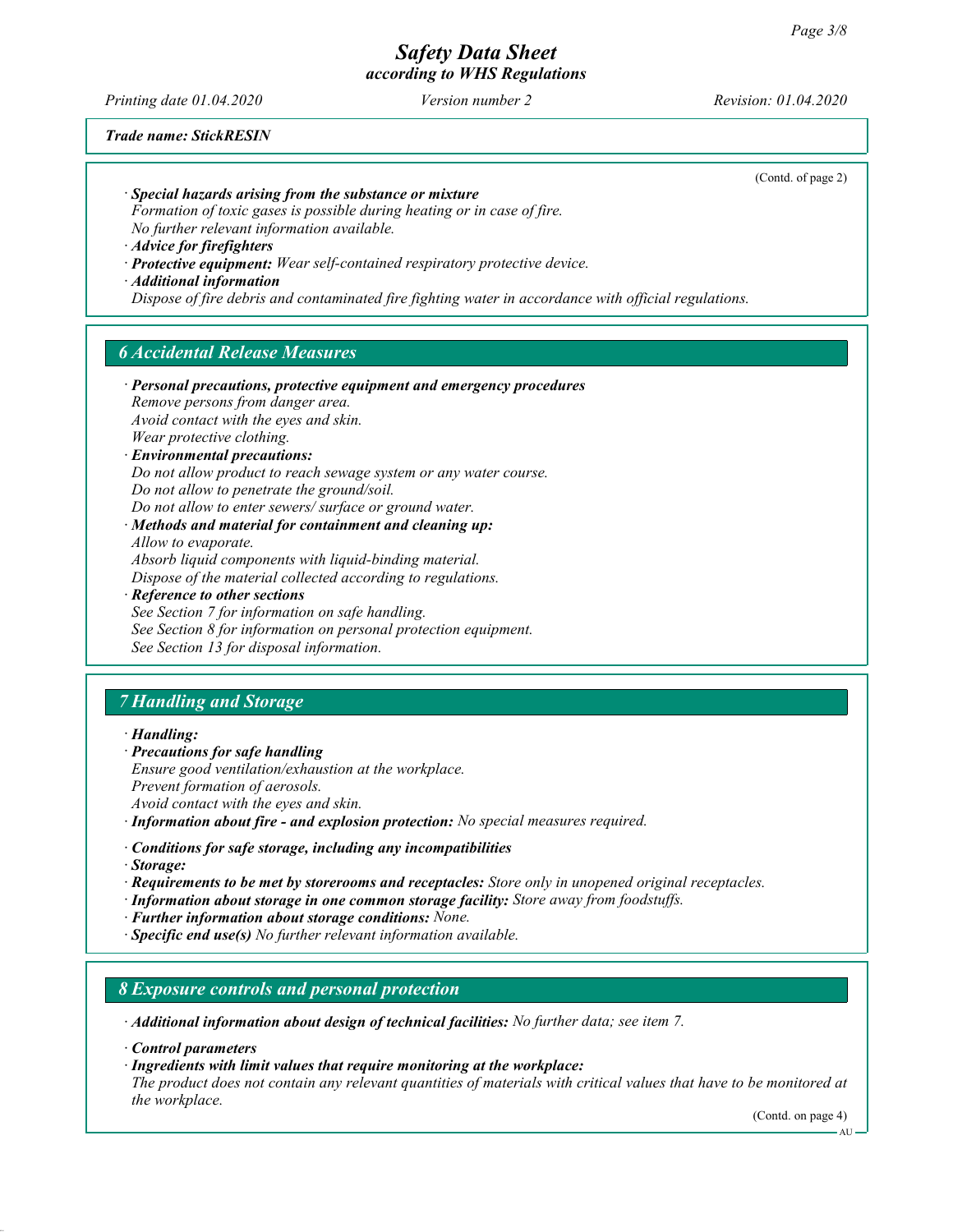Printing date 01.04.2020 Version number 2 Revision: 01.04.2020

Trade name: StickRESIN

| (Contd. of page 3)<br>· Additional information: The lists valid during the making were used as basis.                                                                                                                                                                                                                                                      |
|------------------------------------------------------------------------------------------------------------------------------------------------------------------------------------------------------------------------------------------------------------------------------------------------------------------------------------------------------------|
| · Exposure controls                                                                                                                                                                                                                                                                                                                                        |
| · Personal protective equipment:                                                                                                                                                                                                                                                                                                                           |
| · General protective and hygienic measures:                                                                                                                                                                                                                                                                                                                |
| The usual precautionary measures are to be adhered to when handling chemicals.                                                                                                                                                                                                                                                                             |
| Avoid contact with the eyes and skin.                                                                                                                                                                                                                                                                                                                      |
| Wash hands before breaks and at the end of work.                                                                                                                                                                                                                                                                                                           |
| Immediately remove all soiled and contaminated clothing                                                                                                                                                                                                                                                                                                    |
| · Respiratory protection: Suitable respiratory protective device recommended.                                                                                                                                                                                                                                                                              |
| · Protection of hands:                                                                                                                                                                                                                                                                                                                                     |
| Due to missing tests no recommendation to the glove material can be given for the product/ the preparation/ the<br>chemical mixture.                                                                                                                                                                                                                       |
| Protective gloves                                                                                                                                                                                                                                                                                                                                          |
| · Material of gloves                                                                                                                                                                                                                                                                                                                                       |
| The selection of the suitable gloves does not only depend on the material, but also on further marks of quality and<br>varies from manufacturer to manufacturer. As the product is a preparation of several substances, the resistance of<br>the glove material can not be calculated in advance and has therefore to be checked prior to the application. |
| · Penetration time of glove material                                                                                                                                                                                                                                                                                                                       |
| The exact break through time has to be found out by the manufacturer of the protective gloves and has to be<br>observed.                                                                                                                                                                                                                                   |
|                                                                                                                                                                                                                                                                                                                                                            |
| $\cdot$ Eye protection:                                                                                                                                                                                                                                                                                                                                    |
| Tightly sealed goggles                                                                                                                                                                                                                                                                                                                                     |

| · Information on basic physical and chemical properties<br><b>General Information</b> |                         |  |
|---------------------------------------------------------------------------------------|-------------------------|--|
| $\cdot$ Appearance:                                                                   |                         |  |
| Form:                                                                                 | Liquid                  |  |
| Colour:                                                                               | Clear                   |  |
| $\cdot$ Odour:                                                                        | <i><b>Odourless</b></i> |  |
| • Odour threshold:                                                                    | Not determined.         |  |
| $\cdot$ pH-value at 20 °C (68 °F):                                                    | 3                       |  |
| $\cdot$ Change in condition                                                           |                         |  |
| Melting point/freezing point:                                                         | Undetermined.           |  |
| Initial boiling point and boiling range: Undetermined.                                |                         |  |
| · Flash point:                                                                        | Not applicable.         |  |
| · Flammability (solid, gas):                                                          | Not applicable.         |  |
| · Ignition temperature:                                                               | Undetermined.           |  |
| · Decomposition temperature:                                                          | Not determined.         |  |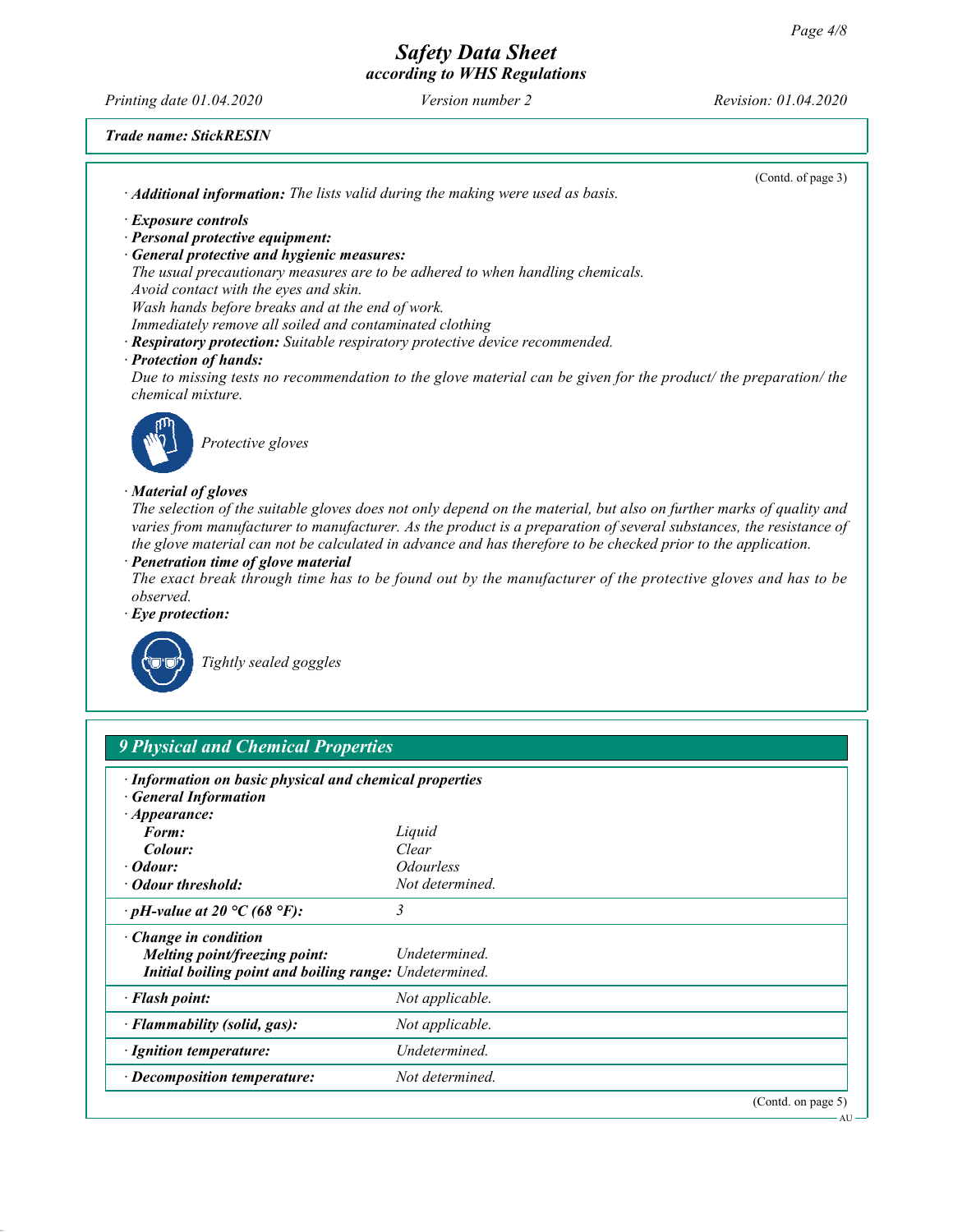Printing date 01.04.2020 Version number 2 Revision: 01.04.2020

Trade name: StickRESIN

|                                           | (Contd. of page 4)                            |
|-------------------------------------------|-----------------------------------------------|
| $\cdot$ Auto-ignition temperature:        | Product is not selfigniting.                  |
| $\cdot$ Explosive properties:             | Product does not present an explosion hazard. |
| $\cdot$ Explosion limits:                 |                                               |
| Lower:                                    | Not determined                                |
| <b>Upper:</b>                             | Not determined.                               |
| $\cdot$ <i>Vapour pressure:</i>           | Not determined.                               |
| $\cdot$ Density:                          | Not determined                                |
|                                           | 2,56 $g/cm^{3}$                               |
|                                           | 1,18g/ml                                      |
| $\cdot$ Relative density                  | Not determined.                               |
| $\cdot$ <i>Vapour density</i>             | Not determined.                               |
| $\cdot$ Evaporation rate                  | Not determined.                               |
| $\cdot$ Solubility in / Miscibility with  |                                               |
| water:                                    | Insoluble.                                    |
| · Partition coefficient: n-octanol/water: | Not determined.                               |
| $\cdot$ <i>Viscosity</i> :                |                                               |
| Dynamic:                                  | Not determined.                               |
| Kinematic:                                | Not determined.                               |
| · Solvent content:                        |                                               |
| $VOC$ (EC)                                | 0.0 g/l                                       |
| $\cdot$ Other information                 | No further relevant information available.    |

# 10 Stability and Reactivity

· Reactivity No further relevant information available.

· Chemical stability

- · Thermal decomposition / conditions to be avoided: No decomposition if used according to specifications.
- · Possibility of hazardous reactions No dangerous reactions known.
- · Conditions to avoid No further relevant information available.
- · Incompatible materials: No further relevant information available.
- · Hazardous decomposition products: No dangerous decomposition products known.

# 11 Toxicological Information

· Information on toxicological effects

· Acute toxicity

#### · LD/LC50 values relevant for classification:

2867-47-2 2-dimethylaminoethyl methacrylate

Oral  $LD50$  1,751 mg/kg (rat (f+m))

Inhalative  $|LCS0/4 h|0.62 mg/l$  (rat (f+m))

· Primary irritant effect:

· Skin corrosion/irritation No irritant effect.

· Serious eye damage/irritation No irritating effect.

· Respiratory or skin sensitisation Sensitisation possible through skin contact.

(Contd. on page 6)

AU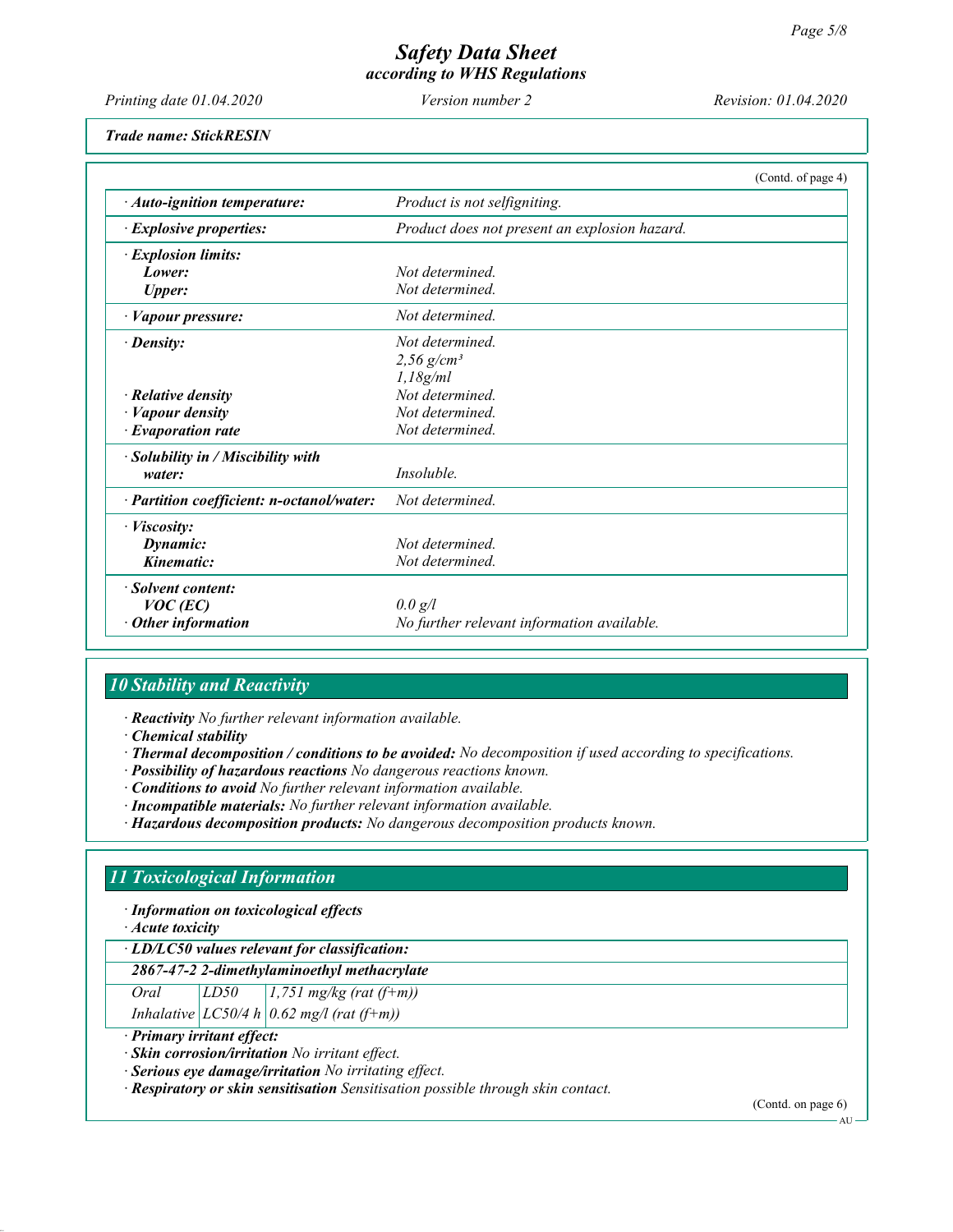# Safety Data Sheet

according to WHS Regulations

Printing date 01.04.2020 Version number 2 Revision: 01.04.2020

Trade name: StickRESIN

(Contd. of page 5)

· Additional toxicological information:

The product shows the following dangers according to the calculation method of the General EU Classification Guidelines for Preparations as issued in the latest version:

- · Repeated dose toxicity No further relevant information available.
- · CMR effects (carcinogenity, mutagenicity and toxicity for reproduction) No further relevant information available.

## 12 Ecological Information

· Toxicity

- · Aquatic toxicity: No further relevant information available.
- · Persistence and degradability No further relevant information available.
- · Behaviour in environmental systems:
- · Bioaccumulative potential No further relevant information available.
- · Mobility in soil No further relevant information available.
- · Additional ecological information:

#### · General notes:

- Do not allow undiluted product or large quantities of it to reach ground water, water course or sewage system.
- · Results of PBT and vPvB assessment
- · PBT: Not applicable.
- · vPvB: Not applicable.
- · Other adverse effects No further relevant information available.

### 13 Disposal considerations

· Waste treatment methods

· Recommendation

Must not be disposed together with household garbage. Do not allow product to reach sewage system.

· Uncleaned packaging:

· Recommendation: Disposal must be made according to official regulations.

| $\cdot$ UN-Number               |               |  |
|---------------------------------|---------------|--|
| ADG, ADN, IMDG, IATA            | not regulated |  |
| $\cdot$ UN proper shipping name |               |  |
| ADG, ADN, IMDG, IATA            | not regulated |  |
| · Transport hazard class(es)    |               |  |
| ADG, ADN, IMDG, IATA            |               |  |
| · Class                         | not regulated |  |
| · Packing group                 |               |  |
| ADG, IMDG, IATA                 | not regulated |  |
| · Environmental hazards:        |               |  |
| $\cdot$ Marine pollutant:       | $N_{O}$       |  |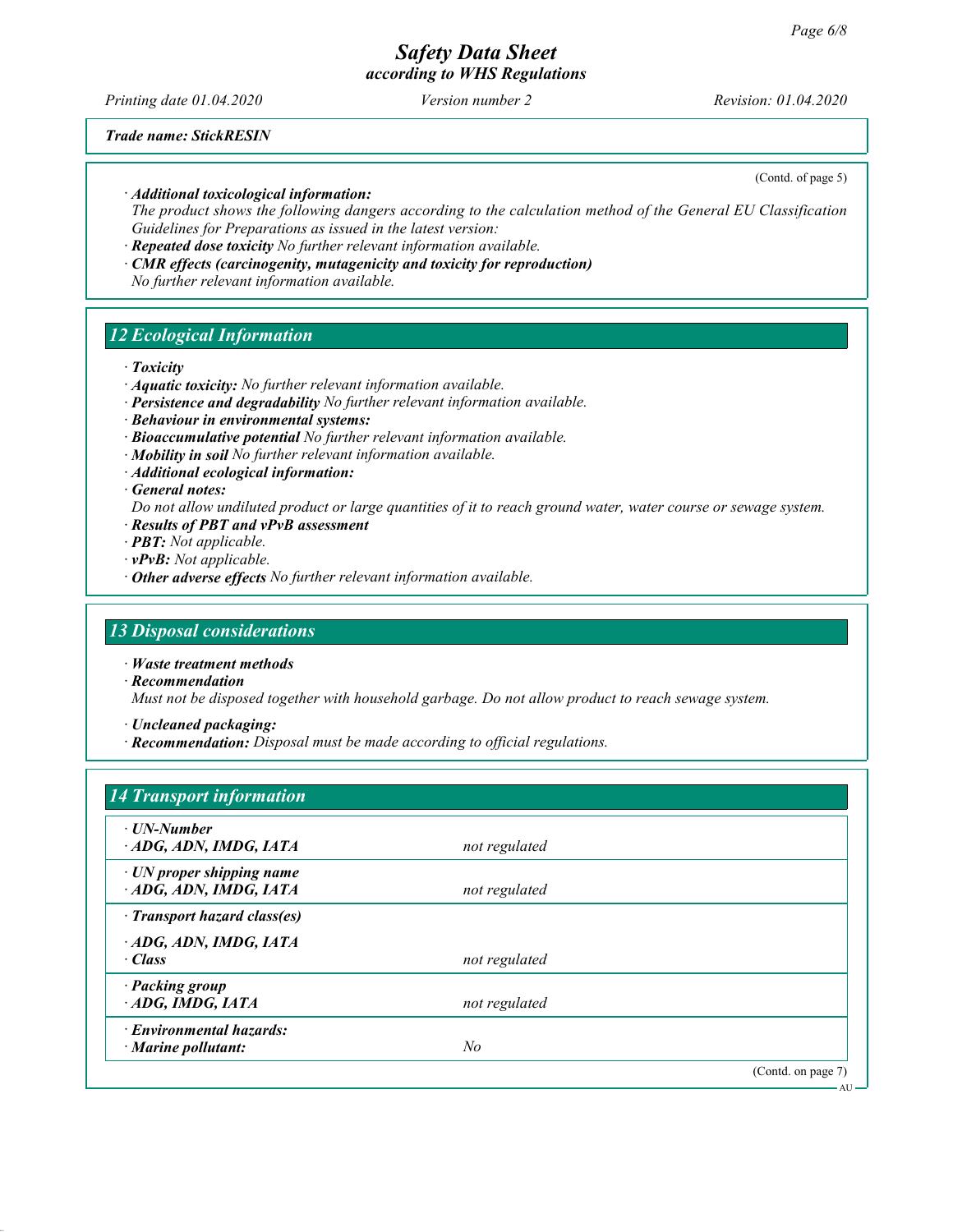# Safety Data Sheet

according to WHS Regulations

Printing date 01.04.2020 Version number 2 Revision: 01.04.2020

Trade name: StickRESIN

(Contd. of page 6)

 $\cdot$  Special precautions for user  $\cdot$  Not applicable.

· Transport in bulk according to Annex II of Marpol and the IBC Code Not applicable.

· UN "Model Regulation": not regulated

# 15 Regulatory information

· Safety, health and environmental regulations/legislation specific for the substance or mixture

· Australian Inventory of Chemical Substances

All ingredients are listed.

· Standard for the Uniform Scheduling of Medicines and Poisons

None of the ingredients is listed.

· Australia: Priority Existing Chemicals

None of the ingredients is listed.

· GHS label elements The product is classified and labelled according to the Globally Harmonised System (GHS). · Hazard pictograms



· Signal word Warning

· Hazard-determining components of labelling: 2,2'-ethylenedioxydiethyl dimethacrylate 2-dimethylaminoethyl methacrylate · Hazard statements May cause an allergic skin reaction. · Precautionary statements

Avoid breathing dust/fume/gas/mist/vapours/spray. Contaminated work clothing should not be allowed out of the workplace. Wear protective gloves. If skin irritation or rash occurs: Get medical advice/attention. Specific treatment (see on this label). Dispose of contents/container in accordance with local/regional/national/international regulations.

· Directive 2012/18/EU

- · Named dangerous substances ANNEX I None of the ingredients is listed.
- · Chemical safety assessment: A Chemical Safety Assessment has not been carried out.

# 16 Other information

· Relevant phrases H227 Combustible liquid. H302 Harmful if swallowed. H312 Harmful in contact with skin. H315 Causes skin irritation.

(Contd. on page 8)

AU